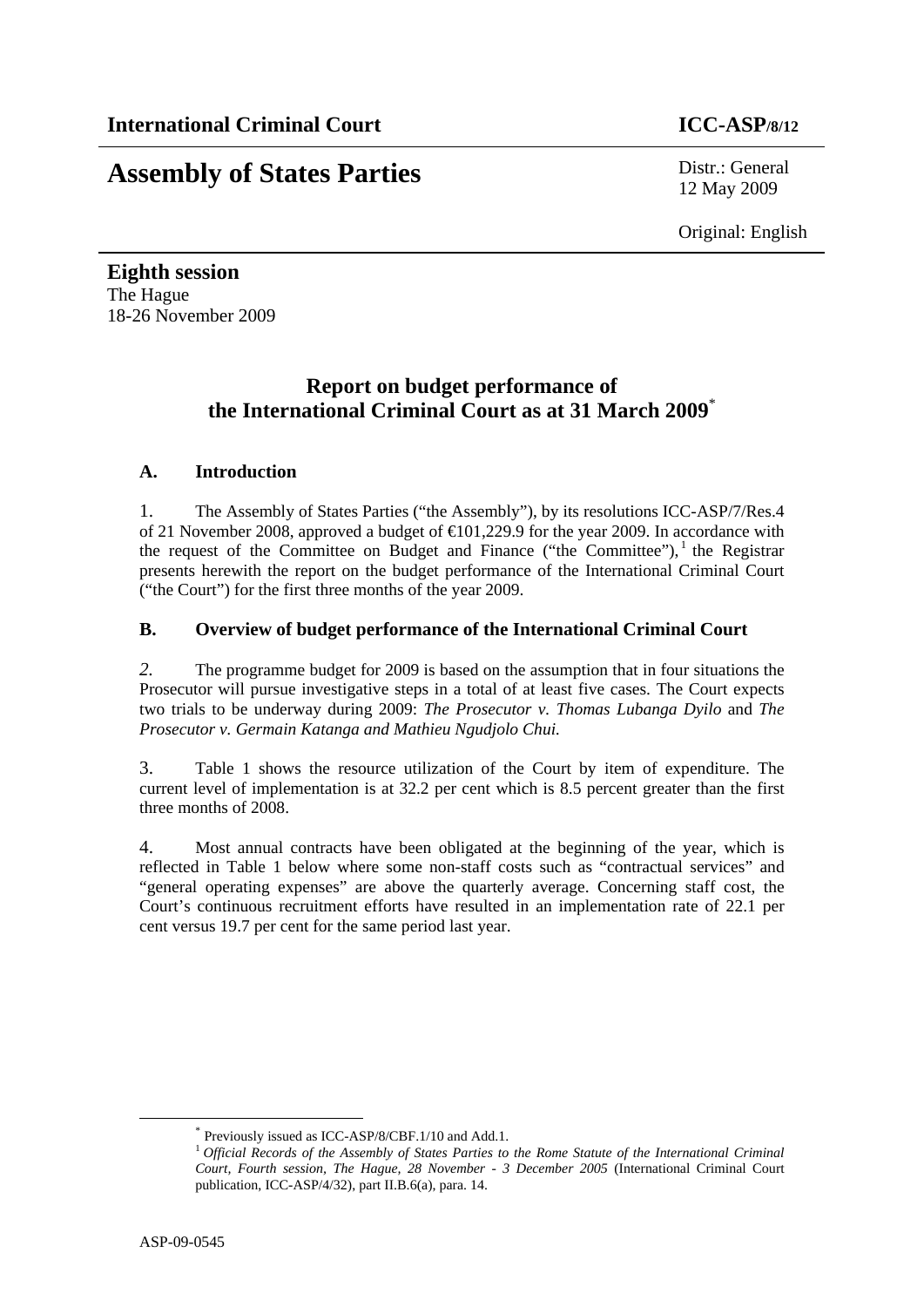| <b>Basic</b>                           | Approved<br>budget<br>2009 | Expenditure<br>Unencumbered<br>as at $31$<br>balance as at<br>March $20091$<br>31 March 2009 |               | Implementation<br>rate in % as at<br>31 March 2009 |
|----------------------------------------|----------------------------|----------------------------------------------------------------------------------------------|---------------|----------------------------------------------------|
|                                        | $[1]$                      | $[2]$                                                                                        | $[1]-[2]=[3]$ | $[2]/[1]=[4]$                                      |
| Judges                                 | 5,812                      | 2,549                                                                                        | 3,263         | 43.9                                               |
| Sub-total judges                       | 5,812                      | 2,549                                                                                        | 3,263         | 43.9                                               |
| Staff costs                            | 55,191                     | 12,223                                                                                       | 42,968        | 22.1                                               |
| General temporary<br>assistance        | 8,322                      | 2,433                                                                                        | 5,889         | 29.2                                               |
| Temporary assistance for<br>meetings   | 1,237                      | 164                                                                                          | 1,073         | 13.3                                               |
| Overtime                               | 343                        | 72                                                                                           | 271           | 21.0                                               |
| Consultants                            | 553                        | 33                                                                                           | 520           | 6.0                                                |
| Sub-total staff costs                  | 65,645                     | 14,925                                                                                       | 50,720        | 22.7                                               |
| Travel                                 | 5,053                      | 1,065                                                                                        | 3,988         | 21.1                                               |
| Hospitality                            | 70                         | 14                                                                                           | 56            | 20.1                                               |
| Contractual services incl.<br>training | 8,986                      | 4,902                                                                                        | 4,084         | 54.6                                               |
| General operating expenses             | 13,207                     | 7,801                                                                                        | 5,406         | 59.1                                               |
| Supplies and materials                 | 1,278                      | 700                                                                                          | 578           | 54.8                                               |
| Equipment                              | 1,179                      | 679                                                                                          | 500           | 57.6                                               |
| Sub-total non-staff costs              | 29,773                     | 15,161                                                                                       | 14,612        | 50.9                                               |
| <b>Total ICC</b>                       | 101,230                    | 32,635                                                                                       | 68,595        | 32.2                                               |

**Table 1: Budgetary performance 2009: resource utilization by item of expenditure – Total ICC (thousands of euros)** 

<sup>1</sup>Includes commitments of  $\epsilon$ 2.3 million

5. Further details by basic and situation-related budget are provided in tables 1(a) and 1(b) of annex I.

6. The following table 2 shows the budget performance by major programme. The implementation rates in major programme II (Office of the Prosecutor), major programme IV (Secretariat of the Assembly of States Parties), major programme VI (Secretariat of the Trust Fund for Victims) and major programme VII (Project Office for the Permanent Premises) are below the arithmetical schedule of 25 per cent after the first three months. The expenditure in major programme II is almost on schedule, the marginal deviation of 1.5 per cent does not warrant further analysis at this stage because such small deviations occur frequently as a result of expenditures never being entirely linear. Major programme IV has a lower implementation rate which is attributable to a peak in expenditures during the Assembly of States Parties meeting at the end of the year. Major programme VII is not expected to incur costs until the later part of the year when the project office will be recruited. Major programmes I (Judiciary) and III (Registry) are above the year to date implementation rate. In the case of the Registry, this is due to the majority of Court contracts residing within the Registry for services and goods relevant to all organs and major programmes and being obligated at the beginning of the year. Major programme I is above the Court-wide implementation rate due to the judges' pension premiums being paid in January.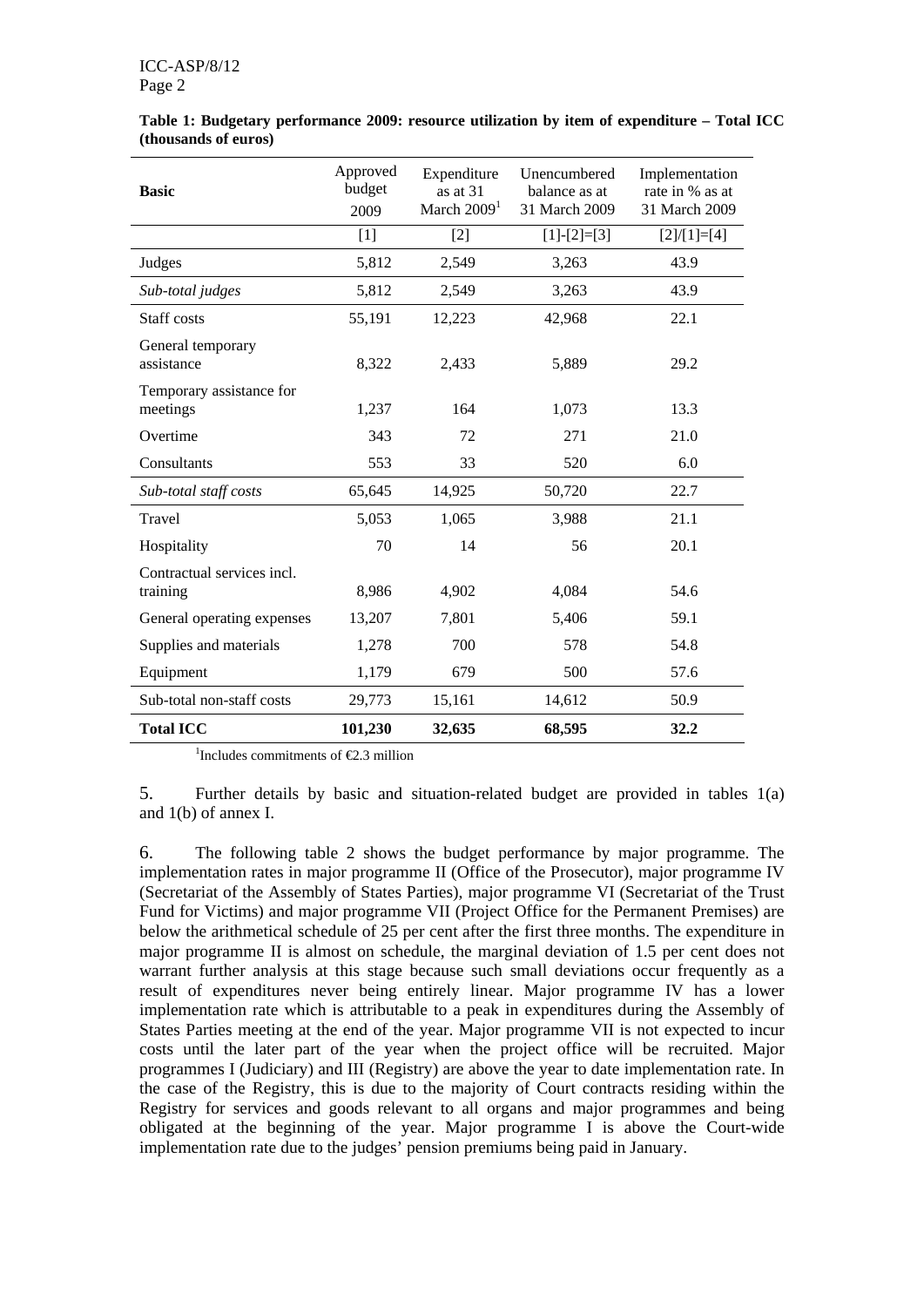|                                                                               | Approved<br>budget<br>2009 | Expenditure as at<br>31 March 2009 | Unencumbered<br>balance as at<br>31 March 2009 | Implementation<br>rate in % as at<br>31 March 2009 |
|-------------------------------------------------------------------------------|----------------------------|------------------------------------|------------------------------------------------|----------------------------------------------------|
|                                                                               | $[1]$                      | $[2]$                              | $[1]-[2]=[3]$                                  | $[2]/[1]=[4]$                                      |
| Major programme I<br>Judiciary                                                | 10,332                     | 3,592                              | 6,740                                          | 34.8                                               |
| Major programme II<br>Office of the Prosecutor                                | 25,529                     | 6,011                              | 19,518                                         | 23.5                                               |
| Major programme III<br>Registry                                               | 60,223                     | 21,885                             | 38,338                                         | 36.3                                               |
| Major programme IV<br>Secretariat of the<br><b>Assembly of States Parties</b> | 3,343                      | 773                                | 2,570                                          | 23.1                                               |
| Major programme VI<br>Secretariat of the Trust<br><b>Fund for Victims</b>     | 1,301                      | 271                                | 1,030                                          | 20.8                                               |
| Major programme VII<br>Project Office for the<br><b>Permanent Premises</b>    | 502                        | 103                                | 399                                            | 20.5                                               |
| <b>Total ICC</b>                                                              | 101,230                    | 32,635                             | 68,595                                         | 32.2                                               |

**Table 2: Budget performance 2009: summary by major programme (thousands of euros)** 

### **C. Recruitment**

7. Building on the last year's Court-wide focus on recruitment, the first quarter of 2009 has been the most productive in the Court's recruitment history, with 93 vacancies filled in the first three months. This remarkable number is a consequence of the Court's improved recruitment processes and of the Court's budgetary cycle which created combined opportunities for recruitment at the beginning of 2009. The results continue to illustrate the positive developments in the Court's efforts to meet its budgeted targets.

|  | Table 3: Staffing - Approved versus filled posts by post type (P and GS staff) |  |  |
|--|--------------------------------------------------------------------------------|--|--|
|  |                                                                                |  |  |

|                     | Approved* | Filled         | Under<br>recruitment | Advertised<br>not under<br>recruitment | Vacant<br>not<br>advertised | Forecasted<br>filled 31<br>December |
|---------------------|-----------|----------------|----------------------|----------------------------------------|-----------------------------|-------------------------------------|
|                     | $[1]$     | $[2]$          | [3]                  | $[4]$                                  | $[5]$                       | $[2+3+4+5=6]$                       |
| Major programme I   | 43        | 38             | 3                    | $\theta$                               | $\overline{\mathcal{L}}$    | 43                                  |
| Major programme II  | 215       | 206            | 6                    |                                        | $\mathfrak{D}$              | 215                                 |
| Major programme III | 462       | 400            | 47                   |                                        | 8                           | 462                                 |
| Major programme IV  | 9         | 4              | 5                    | 0                                      | $\Omega$                    | 9                                   |
| Major programme VI  | 8         | 4              | 3                    | $\Omega$                               |                             | 8                                   |
| Major programme VII | 3         | $\overline{2}$ |                      | $\Omega$                               | $\Omega$                    | 3                                   |
| <b>Total ICC</b>    | 740       | 654            | 65                   | 8                                      | 13                          | 740                                 |

*\* Excluding elected officials*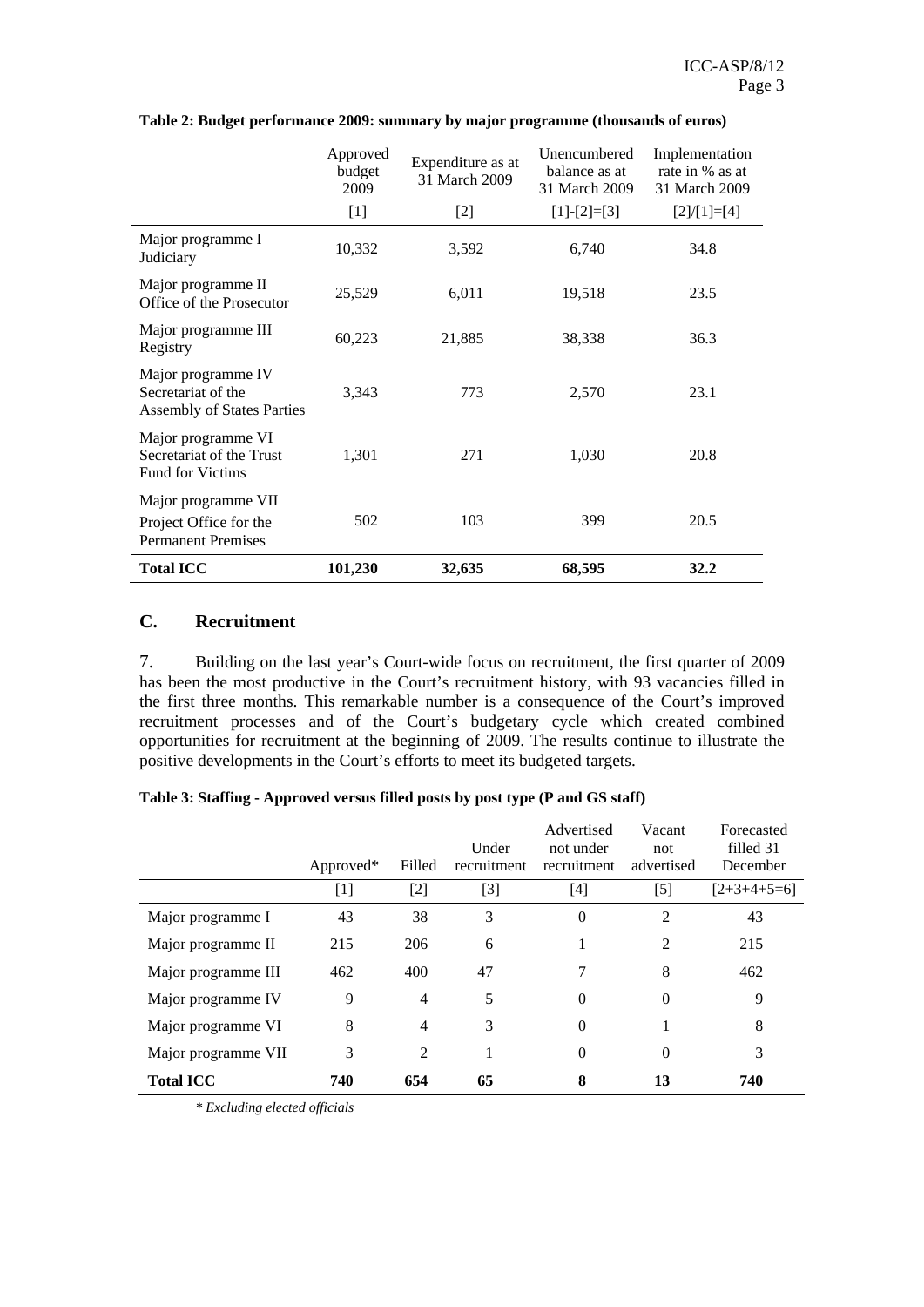#### **Recruitment status and trends**

First quarter 2009

- a) 93 vacancies filled in first quarter 2009: 33 in January, 46 in February, 14 in March;
- b) 14 separations: 3 in January, 7 in February, 4 in March;
- c) 8 internal placements against vacancies: 3 in January, 3 in February, 2 in March.
- d) Net increase of staff for first quarter is 67.

### **D. Overview of resource utilization for basic and situation-related activities**

Figure 1 below compares the first quarter implementation rate of the Court for the years 2007, 2008 and 2009.





9. The Court's basic budget component has incurred expenditure amounting to  $\epsilon$  7.5 million which yields a 35.5 per cent implementation rate.

10. The Court's situation related budget reflects continuing operations in Chad (Darfur case), the Democratic Republic of the Congo, Uganda and the Central African Republic. During the first three months of 2009, the Court has incurred expenditure amounting to  $\epsilon$ 15.1 million which yields a 29.1 per cent implementation. The majority of this expenditure relates to "staff costs", "general temporary assistance", "general operating expenses" and "contractual services".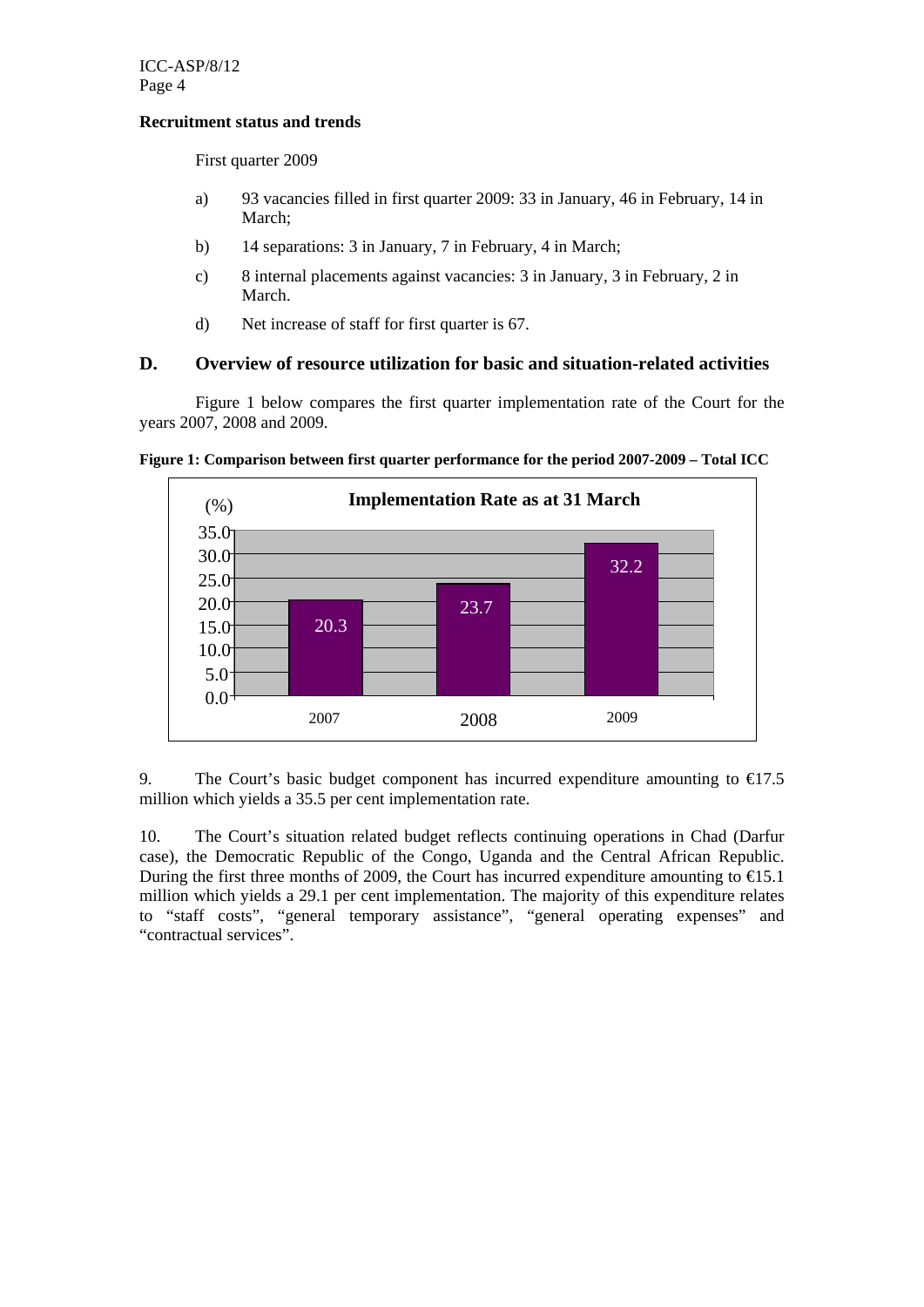# **Annex I**

| <b>Basic</b>                               | Approved<br>budget 2009 | Expenditure as at<br>31 March 2009 | Unencumbered<br>balance as at<br>31 March 2009 | Implementation<br>rate in % as at<br>31 March 2009 |
|--------------------------------------------|-------------------------|------------------------------------|------------------------------------------------|----------------------------------------------------|
|                                            | $[1]$                   | $[2]$                              | $[1]-[2]=[3]$                                  | $[2]/[1]=[4]$                                      |
| Judges                                     | 5,812                   | 2,549                              | 3,263                                          | 43.9                                               |
| Sub-total judges                           | 5,812                   | 2,549                              | 3,263                                          | 43.9                                               |
| Staff costs                                | 27,493                  | 6,187                              | 21,306                                         | 22.5                                               |
| General temporary<br>assistance            | 2,419                   | 1,018                              | 1,401                                          | 42.1                                               |
| Temporary assistance for<br>meetings       | 1,166                   | 120                                | 1,046                                          | 10.3                                               |
| Overtime                                   | 217                     | 63                                 | 154                                            | 29.1                                               |
| Consultants                                | 101                     | 16                                 | 85                                             | 15.8                                               |
| Sub-total staff costs                      | 31,396                  | 7,404                              | 23,992                                         | 23.6                                               |
| Travel                                     | 1,053                   | 185                                | 868                                            | 17.6                                               |
| Hospitality                                | 70                      | 14                                 | 56                                             | 20.1                                               |
| Contractual services<br>including training | 3,125                   | 1,399                              | 1,726                                          | 44.8                                               |
| General operating expenses                 | 6,405                   | 5,115                              | 1,290                                          | 79.9                                               |
| Supplies and materials                     | 851                     | 492                                | 359                                            | 57.8                                               |
| Equipment                                  | 644                     | 367                                | 277                                            | 57.0                                               |
| Sub-total non-staff costs                  | 12,148                  | 7,572                              | 4,576                                          | 62.3                                               |
| <b>Total ICC</b>                           | 49,356                  | 17,525                             | 31,831                                         | 35.5                                               |

**Table 1(a): Budgetary performance 2009: resource utilization by item of expenditure – Basic budget (thousands of euros)**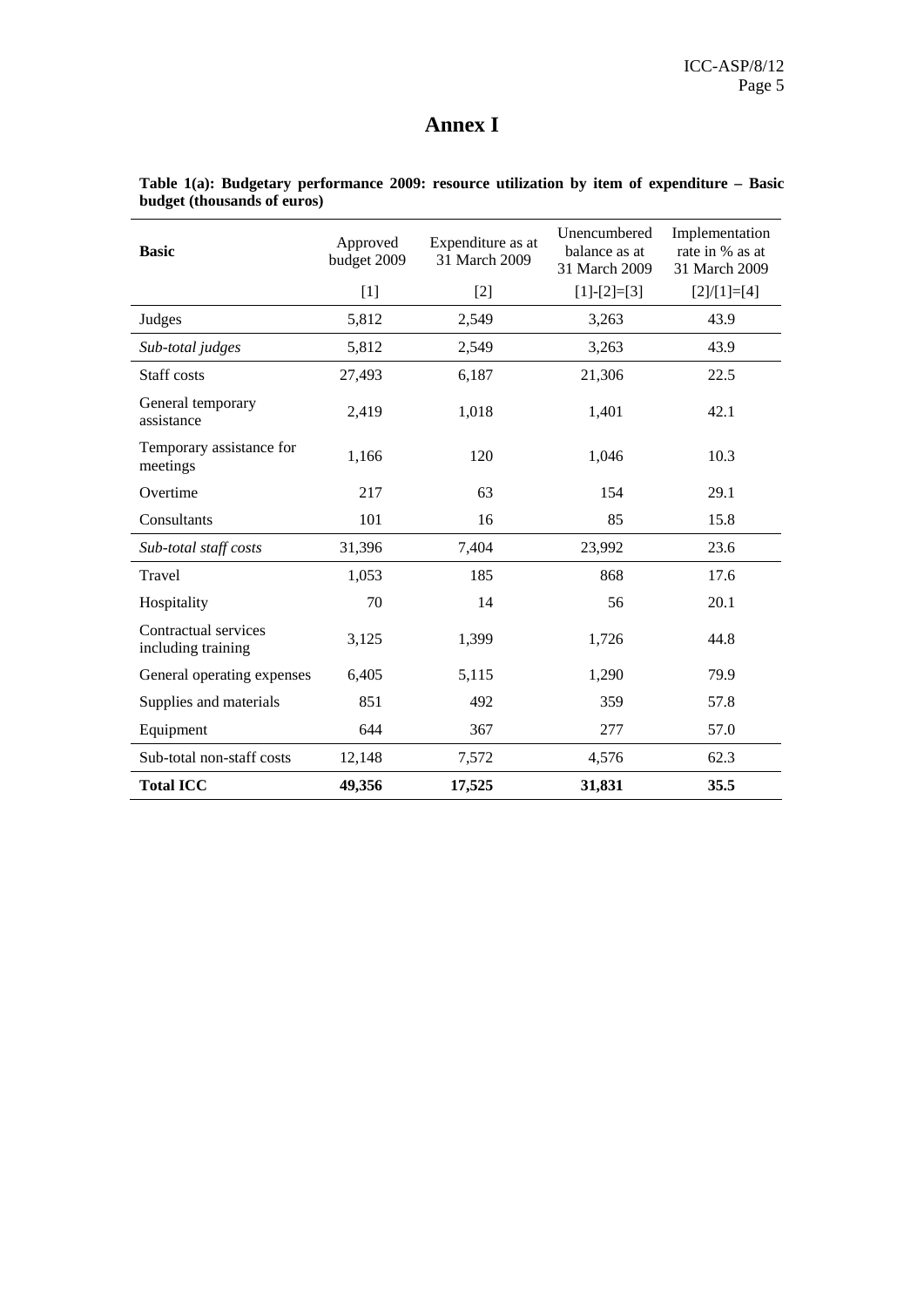| <b>Situation-related</b>                   | Approved<br>budget 2009 | Expenditure as at<br>31 March 2009 |                  | Implementation<br>rate in % as at<br>31 March 2009 |
|--------------------------------------------|-------------------------|------------------------------------|------------------|----------------------------------------------------|
|                                            | $[1]$                   | $[2]$                              | $[1]-[2]=[3]$    | $[2]/[1]=[4]$                                      |
| Judges                                     | $\mathbf{0}$            | $\mathbf{0}$                       | $\boldsymbol{0}$ | 0.0                                                |
| Sub-total judges                           | $\boldsymbol{0}$        | $\boldsymbol{0}$                   | $\boldsymbol{0}$ | 0.0                                                |
| Staff costs                                | 27,698                  | 6,036                              | 21,662           | 21.8                                               |
| General temporary<br>assistance            | 5,903                   | 1,415                              | 4,488            | 24.0                                               |
| Temporary assistance for<br>meetings       | 71.1                    | 44                                 | 27               | 61.9                                               |
| Overtime                                   | 126.5                   | 9                                  | 118              | 7.1                                                |
| Consultants                                | 451.2                   | 17                                 | 434              | 3.8                                                |
| Sub-total staff costs                      | 34,249                  | 7,521                              | 26,729           | 22.0                                               |
| Travel                                     | 3,999                   | 880                                | 3,119            | 22.0                                               |
| Hospitality                                | $\theta$                | $\Omega$                           | $\theta$         | 0.0                                                |
| Contractual services<br>including training | 5,861                   | 3,503                              | 2,358            | 59.8                                               |
| General operating expenses                 | 6,802                   | 2,686                              | 4,116            | 39.5                                               |
| Supplies and materials                     | 427.1                   | 208                                | 219              | 48.7                                               |
| Equipment                                  | 535.2                   | 312                                | 223              | 58.3                                               |
| Sub-total non-staff costs                  | 17,624                  | 7,589                              | 10,035           | 43.1                                               |
| <b>Total ICC</b>                           | 51,874                  | 15,110                             | 36,764           | 29.1                                               |

#### **Table 1(b): Budgetary performance 2009: resource utilization by item of expenditure – Situationrelated budget (thousands of euros)**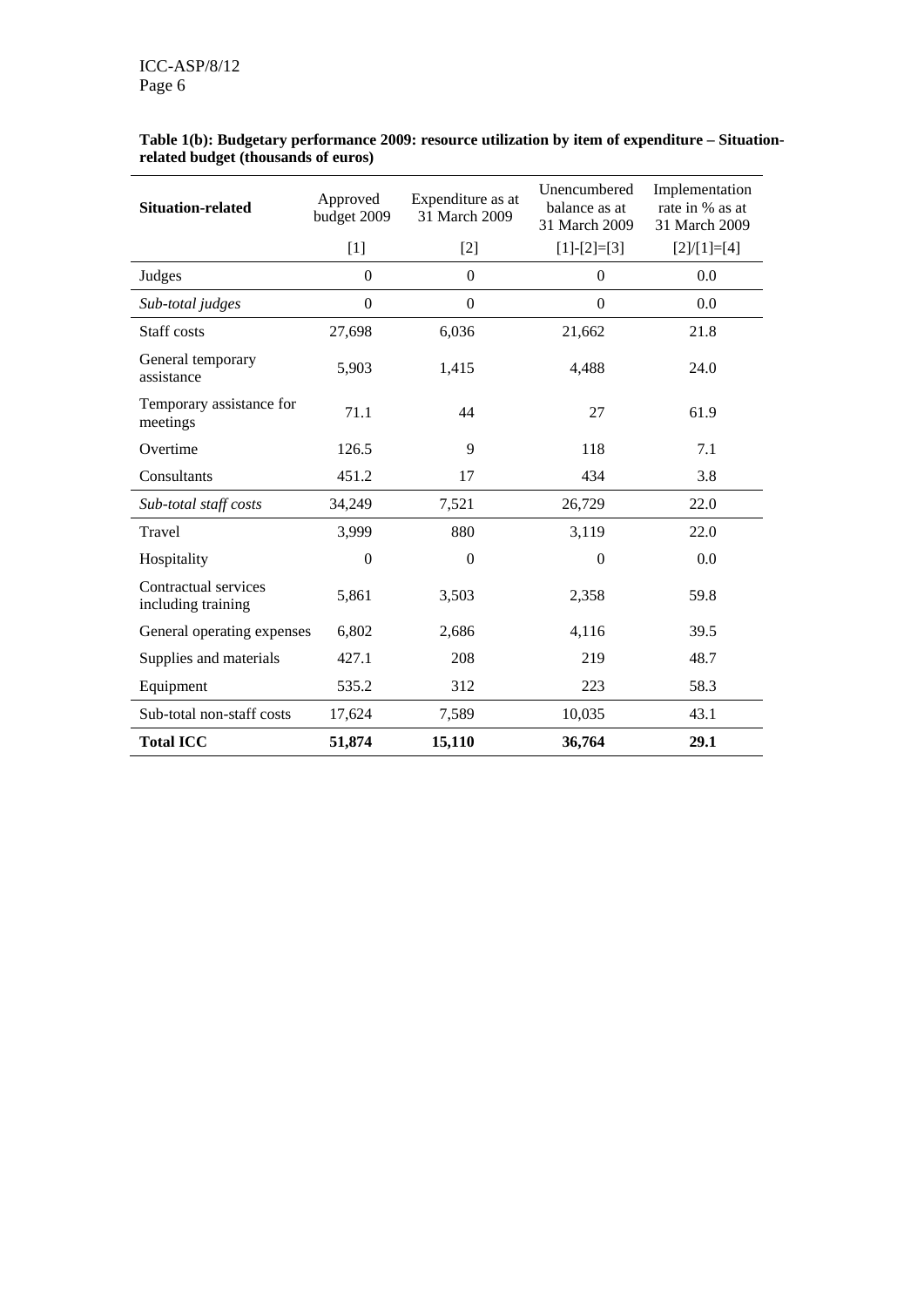# **Annex II**\*

### **A. Introduction**

1. During its seventh session, the Assembly of States Parties ("the Assembly") requested the Registrar to report to the Committee on Budget and Finance ("the Committee") and the Assembly on all judicial decisions which have significant impacts on the budget.<sup>1</sup> The recommendation followed the observation of the Committee that "there would be risks if decisions within the Court continued to push costs up without a corresponding understanding and acceptance in the Assembly of the need to fund the costs."

### **B. Judicial decisions having potential significant financial implications**

2. The Court is considering how best to ensure comprehensive and transparent reporting to the Committee and the Assembly in the context of future performance reports and the annual proposed programme budget. This would include, first and foremost, the definition of criteria to determine what exactly the term "significant impact" would encompass. For the purposes of the present report, the Court informs the Committee that the following judicial decisions taken during the period 1 January to 15 April 2009 may have significant financial implications:

### **Decision of the Presidency**

3. On 10 March 2009, in response to an application for judicial review of a decision of the Registrar, the Presidency found that the right of Mr. Mathieu Ngudjolo Chui to receive visits of his family members in accordance with the Regulations of the Court imposed a correlative obligation on the Court to fund such visits in light of his particular circumstances. Noting the detainee's indigence, the substantial distance between his family and the detention centre and the inability of the detainee or his family to pay the costs of the visit, the Presidency determined that his right to receive family visits could only be effective and tangible if funded by the Court. The Presidency therefore required the Registrar to ensure appropriate provision in the budget of the Court for funding family visits when circumstances so dictate. At the same time, the Presidency concluded that there is no right to unlimited funded family visits and that the extent of the obligation to fund such visits is restricted by available resources, so long as any restrictions do not render the right ineffective.

### *Estimated financial implications*

4. The approximate forecasted costs are €81,500 per annum, taking into account the current circumstances of the three indigent detained persons at the Court's detention centre, as well as the composition of their respective families.

### **Decision of Trial Chamber I**

5. In the case the *Prosecutor vs. Thomas Lubanga*, Trial Chamber I found that the provision of duty counsel under article 55 of the Rome Statute extended to witnesses at risk of self-incrimination under rule 74 of the Rules of Procedure and Evidence. These are expenditures that were not foreseen to be covered by the legal aid programme of the Court.

 <sup>\*</sup> Previously issued as ICC-ASP/8/CBF.1/10/Add.1.

<sup>1</sup> *Official Records of the Assembly of States Parties t the Rome Statute of the International Criminal Court, Seventh session, The Hague, 14-22 November 2008* (International Criminal Court publication, ICC-ASP/7/20), vol. I, part II, paragraph 13.